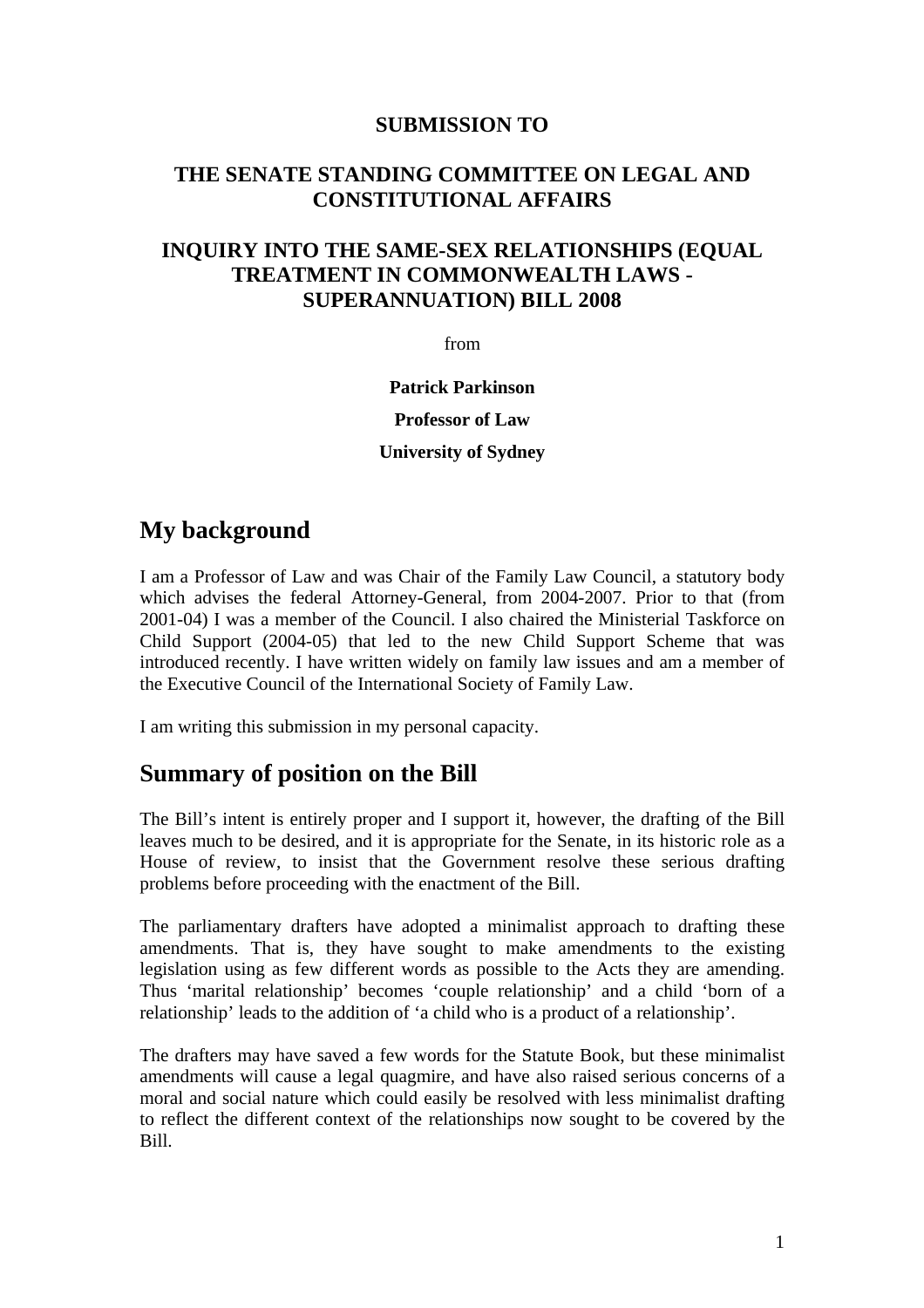The problems, with the definition of 'couple relationship' and 'product of the relationship', are explained in this submission and solutions are proposed for the Government to be able to redraft the Bill.

For ease of reference, I have taken the Judges' Pensions Act 1968 as the example of the legislation sought to be amended. It seems to be typical of much of the legislation in this area which is covered by the Bill, and the amendments proposed for this Act can be transposed to the other Acts which the Government seeks to amend.

# **Recommendations**

- 1. That the term *couple relationship* be replaced with references to being in a "married or de facto relationship".
- 2. That the definition of de facto relationship essentially follow the definition currently proposed for a couple relationship as far as it concerns those couples who are not legally married. A proposed text for the legislation is contained herein.
- 3. That the Government abandon the terminology of 'product of the relationship' as being unworkable and reconsider, in relation to each piece of legislation to be amended by the Bill, whether there is any need to use some similar term in order to fulfil the purposes for which the legislation is enacted. Where some inclusion of children is needed, the Government should use either the test of whether the child was dependent upon the person entitled to the pension or superannuation benefit, or whether a person was in a relationship with a parent of that child, as is appropriate in the context of each statute.
- 4. That the Government give consideration to a comprehensive review of Commonwealth law, examining how family relationships are defined and for what purposes across Commonwealth law in order to have a consistent approach in legislation, based upon a coherent family policy that recognises both the diversity of family forms in Australia, and the differences between different kinds of family structure.

# **1. The definition of 'couple relationship'**

The drafters have sought to replace the words 'marital relationship' with 'couple relationship', and 'husband and wife' with 'partner'. At present, and rather confusingly, the superannuation/pensions legislation typically refers to a 'marital relationship' to include people in heterosexual de facto relationships who are not married. For example, here is the current definition from the Judges' Pensions Act 1968, s.4AB:

## **Marital relationship**

 (1) For the purposes of this Act, a person had a *marital relationship* with another person at a particular time if the person ordinarily lived with that other person as that other person's husband or wife on a permanent and *bona fide*  domestic basis at that time.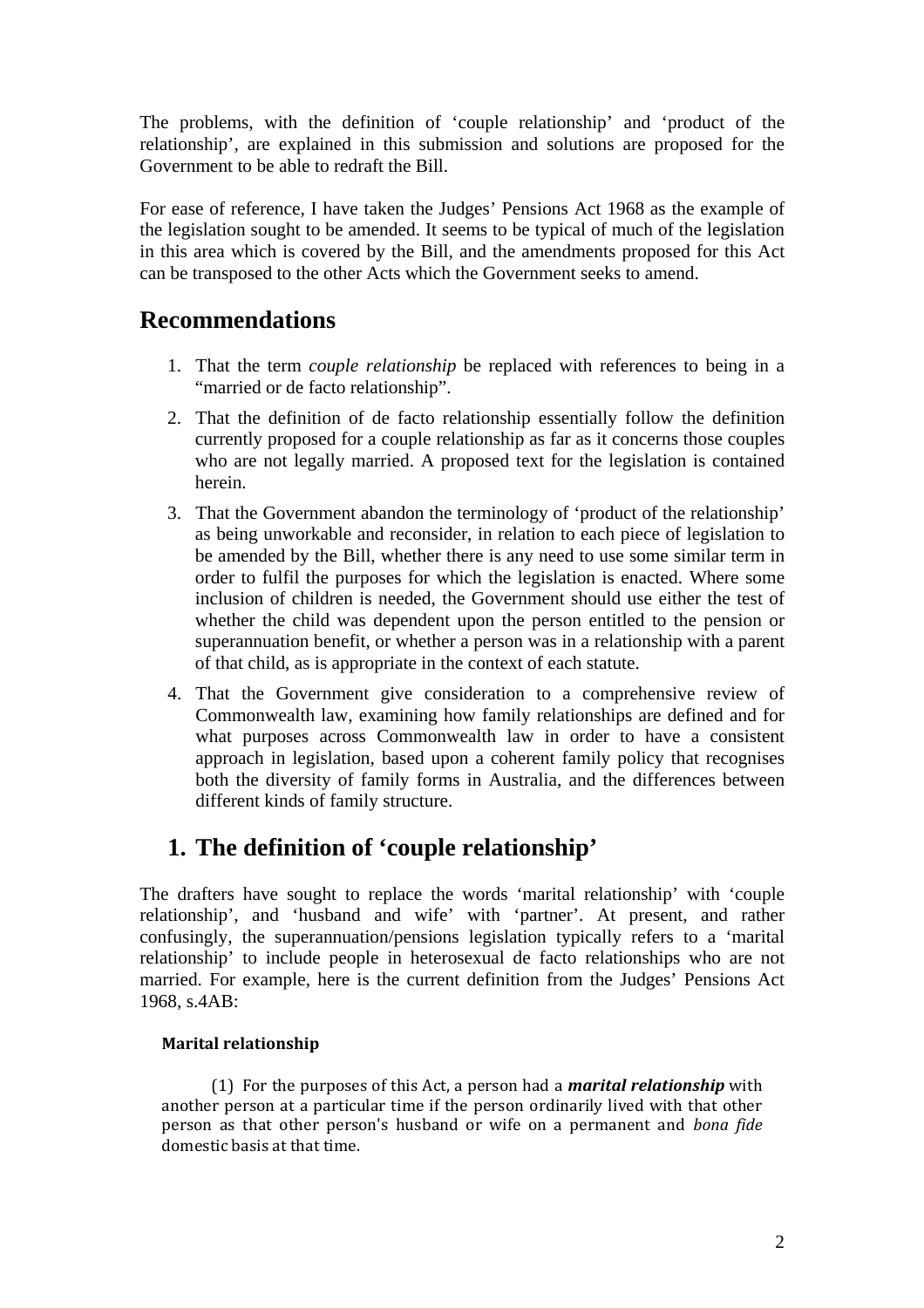(2) For the purpose of subsection (1), a person is to be regarded as ordinarily living with another person as that other person's husband or wife on a permanent and *bona fide* domestic basis at a particular time only if:

 (a) the person had been living with that other person as that other person's husband or wife for a continuous period of at least 3 years up to that time; or

 (b) the person had been living with that other person as that other person's husband or wife for a continuous period of less than 3 years up to that time and the Attorney-General, having regard to any relevant evidence, is of the opinion that the person ordinarily lived with that other person as that other person's husband or wife on a permanent and *bona fide* domestic basis at that time;

whether or not the person was legally married to that other person.

 (3) For the purposes of this Act, a marital relationship is taken to have begun at the beginning of the continuous period mentioned in paragraph (2)(a) or (b).

 (4) For the purpose of subsection (2), relevant evidence includes, but is not limited to, evidence establishing any of the following:

 (a) the person was wholly or substantially dependent on that other person at the time;

(b) the persons were legally married to each other at the time;

- (c) the persons had a child who was:
	- (i) born of the relationship between the persons; or
	- (ii) adopted by the persons during the period of the relationship;
- (d) the persons jointly owned a home which was their usual residence.

 (5) For the purposes of this section, a person is taken to be living with another person if the Attorney-General is satisfied that the person would have been living with that other person except for a period of:

- (a) temporary absence; or
- (b) absence because of special circumstances (for example, absence because of the person's illness or infirmity).

The amendments change 'marital' to 'couple' and remove the language of husband and wife. This makes sense, perhaps, as a form of minimalist amendment to broaden the scope of the law to include same sex relationships, but it has social implications that perhaps the parliamentary drafters have not considered. Does the Parliament really want so to downgrade marriage that it is lost within the variety of forms of couple relationship?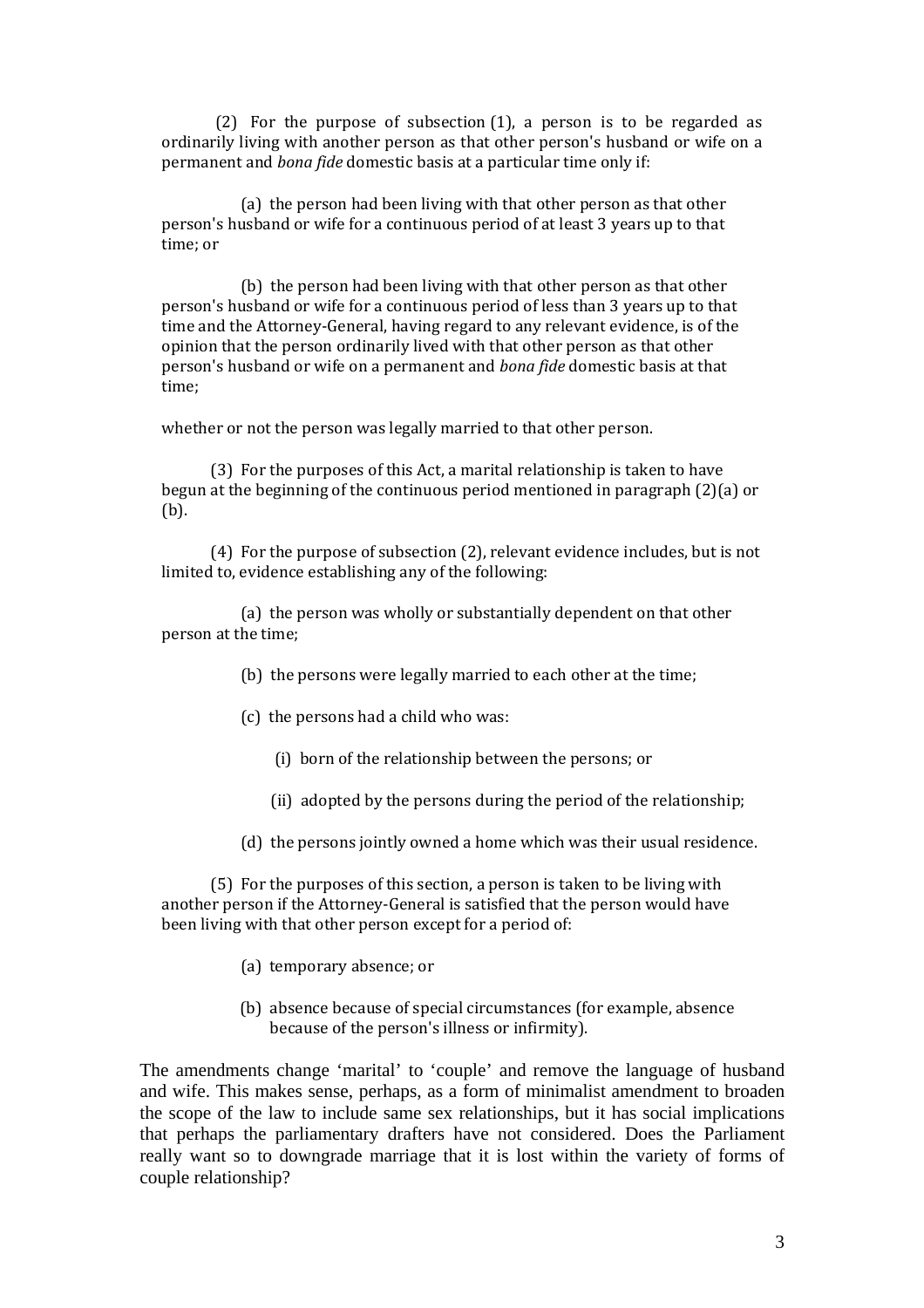There are many good social reasons why the Parliament should seek to maintain marriage as a distinct and honoured legal status in legislation, given the much greater instability of non-marital cohabiting relationships throughout the western world. Marriage is almost entirely lost in this Bill. It is not only absorbed into a broader definition of couple relationships, but being legally married is just one among many ways of proving that you are in such a relationship.

The experience of Canada is instructive in this regard. At one stage. the Law Commission of Canada proposed the downgrading of marriage and put forward the idea that Canadian federal legislation should just refer to couple relationships in a generic way: Law Commission of Canada, *Recognising and Supporting Close Personal Relationships Between Adults* (2000).Their proposals met with much resistance from the Canadian people and were eventually abandoned. The drafters of this Bill have probably not thought through the important social implications of losing marriage as a distinctive legal status within a broader definition of couple relationships. No doubt they thought that they were just giving effect to the intent of the Government in the most simple way, given the structure of the legislation that the Government sought to amend.

This is not the Bill in which to make a major social statement that the Government no longer considers marriage to be important. I doubt that this is the view of the Government in any event, but even if there are those in the Government or Parliament who do not regard legal marriage as important and significant, there must be a better time and place to debate that very important moral and social question. A Bill concerned with same sex superannuation entitlements is not the best vehicle for engaging in that debate.

The problem can readily be resolved by replacing the 'couple relationship' terminology with reference to 'married or de facto relationships'. This is the Judges' Pensions Act 1968, s.4AB and ff, with my proposed revision:

#### **s.4AB: Marital relationship**

For the purposes of this Act, a person had a *marital relationship* with another person at a particular time if the person was legally married to that other person.

#### s**.4ABB: De facto relationship**

(1) A person is in a de facto relationship with another person for the purposes of this Act if the person ordinarily lived with that other person as that other person's partner on a permanent and *bona fide* domestic basis at that time.

(2) For the purpose of subsection (1), a person is to be regarded as ordinarily living with another person as that other person's partner on a permanent and *bona fide* domestic basis at a particular time only if:

(a) the person had been living with that other person as that other person's partner for a continuous period of at least 3 years up to that time; or

(b) the person had been living with that other person as that other person's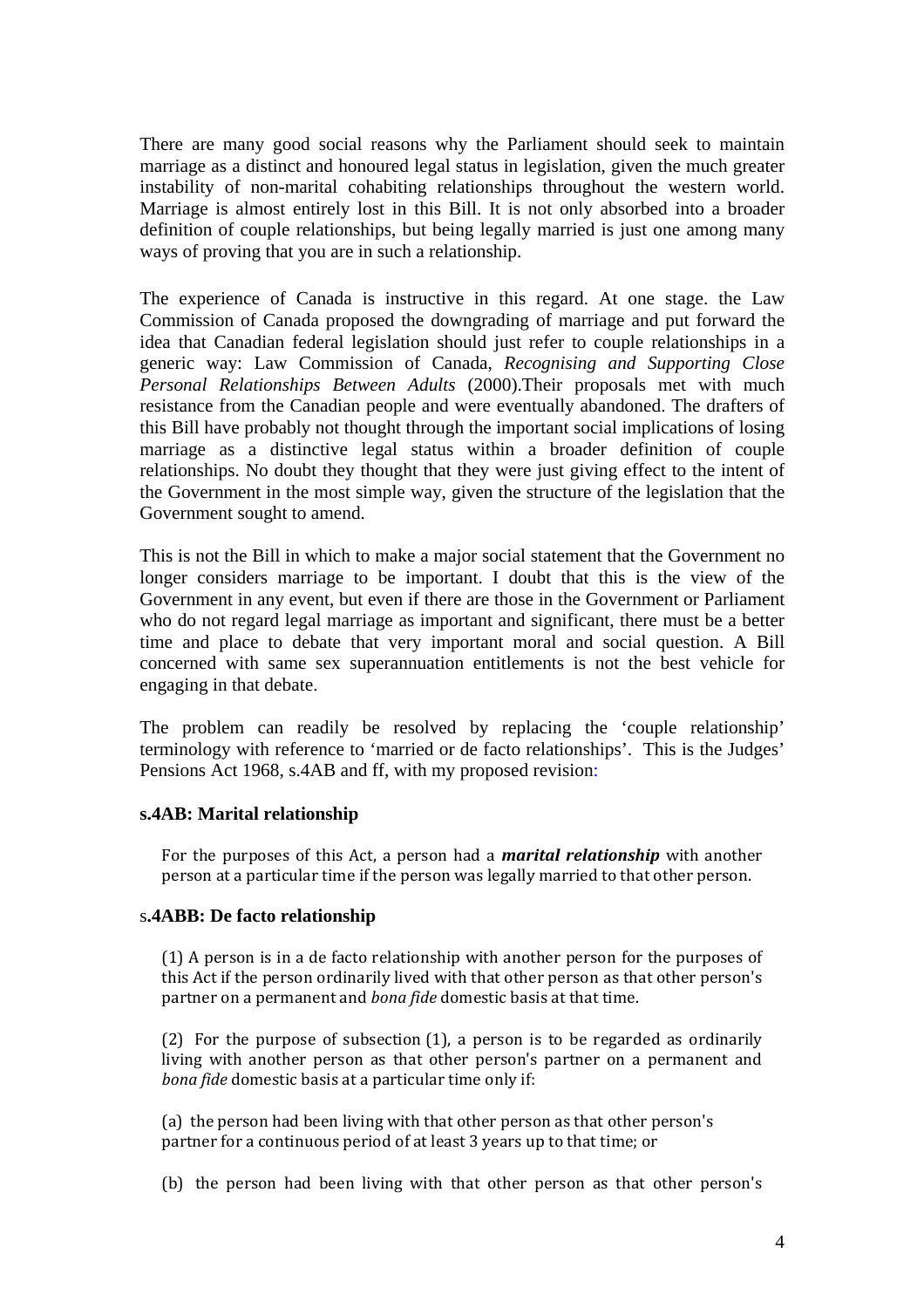partner for a continuous period of less than 3 years up to that time and the Attorney-General, having regard to any relevant evidence, is of the opinion that the person ordinarily lived with that other person as that other person's partner on a permanent and *bona fide* domestic basis at that time.

(3) For the purposes of this Act, a de facto relationship is taken to have begun at the beginning of the continuous period mentioned in paragraph (2)(a) or (b).

(4) For the purpose of subsection (2), relevant evidence includes, but is not limited to, evidence establishing any of the following:

 (a) the person was wholly or substantially dependent on that other person at the time;

- (b) the persons had a  $child$  who was:
	- (i) born of the relationship between the persons; or
	- (ii) adopted by the persons during the period of the relationship;
- (d) the persons jointly owned a home which was their usual residence.

(6) For the purposes of this section, a person is taken to be living with another person if the Attorney-General is satisfied that the person would have been living with that other person except for a period of:

(a) temporary absence; or

 (b) absence because of special circumstances (for example, absence because of the person's illness or infirmity).

Then whenever the term 'marital relationship' currently appears, the words 'marital or de facto relationship' should be used instead, rather than 'couple relationship'. This is very close to the present version in the Bill, but it avoids causing all the concern that this Bill has caused. It is a drafting approach that could equally be used in s.8A of the Superannuation Act 1976 and no doubt in other legislation as well.

# **2. Children as 'product' of the relationship**

This is again the result of a minimalist approach to drafting, trying to keep as close as possible to the existing form of the legislation. The Bill also adopts a minimalist approach to the inclusion of children. There is not a completely consistent use of language throughout the Bill. In the Judges' Pensions Act, the term that is used is 'the product of the relationship *between* the persons'. In the Superannuation Act s.3, definition part, the proposed terminology is "a child who is the product of the person's relationship *with* that partner," but another amendment to the same section uses the word 'between', (proposed s.  $3(10)$ ) and this is also used in s.  $8A(4)(c)$  and elsewhere. I will assume that the word 'between' is intended to be used consistently throughout this Bill.

By way of comparison, in the Family Law Amendment (De Facto Financial Matters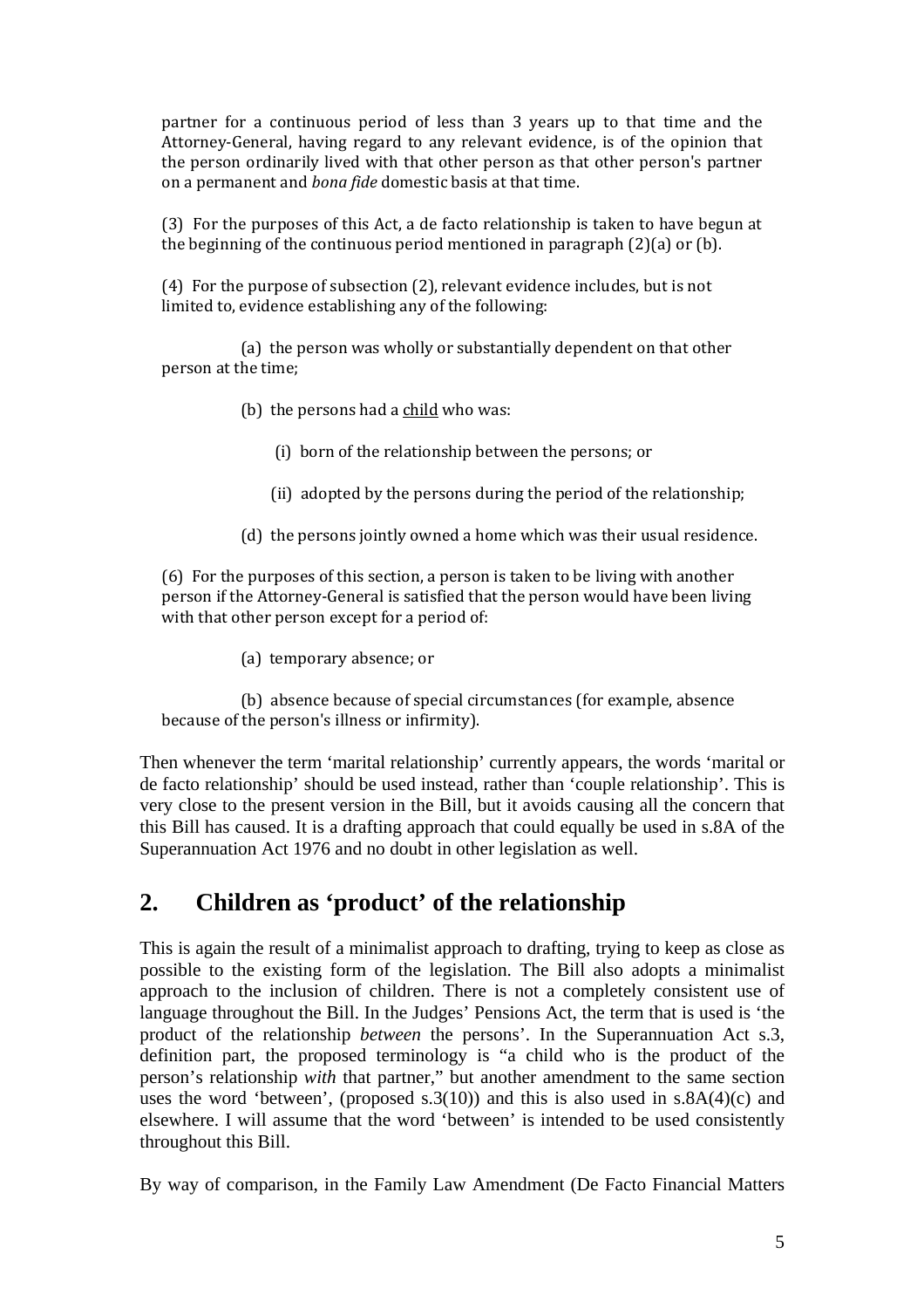And Other Measures) Bill 2008 (proposed amendment s.90RB), an entirely different kind of definition, with different consequences, is used for 'children of a de facto relationship' based upon an extension to s.60H of the Family Law Act. Presumably a different drafter was responsible for that Bill. There is a need for consistency in Government policy.

The term 'product of the relationship' seems to be derived from another term already used in the superannuation/pensions law, which is a child 'born of' a relationship. Thus the drafter has simply added something as close to 'born of the relationship' as he or she can.

## *(a) Do we need the amendment at all?*

On my reading of the legislation, I am not at all convinced that the Government needs this 'product of the relationship' definition in order to achieve its policy intent at all:

- (i) The definition of children of a couple relationship is redundant: The definition of child of a marital relationship in the current version of the Judges' Pension Act appears to be entirely redundant. The term appears nowhere else in the Act. The *concept* of a child of a marital relationship has some utility in s.4AB, but the term is not actually used therein, and 'child' for these purposes is redefined there. So the definition in s.4 should really be repealed, not amended.
- (ii) The term is not needed in s.4AB: The only reason that 'child' needs to be defined for the purposes of s.4AB is to provide one way of establishing whether the couple are in a committed relationship. It is really not necessary here, as there are plenty of other forms of evidence to which the section refers, that can establish the existence of a couple relationship.
- (iii) It is not needed for the definition of an eligible child. The importance of establishing a parent-child relationship is really for the purposes of s.4AA. This defines an 'eligible child' who may benefit from a judge's pension entitlements. However, an eligible child is either a child of the judge *or* a child who qualifies because the Attorney-General is of the opinion that:
	- at the time of the death of the deceased Judge, the child was wholly or substantially dependent on the deceased Judge; or
	- but for the death of the deceased Judge, the child would have been wholly or substantially dependent on the deceased Judge.

So if the issue arises that a child who is not the biological child of a judge is a child who is being brought up in the same sex household of the judge, then the Attorney-General could apply the substantial dependency test without having to get into the interpretative quagmire of which children are, and are not, a product of the relationship.

In the time available to me, I cannot track through whether the definition of 'product of the relationship' is more needed in other legislation than in the Judges' Pensions Act, but I note for example that in the Superannuation Act 1976, the legislation already makes reference to "a child of the person with whom the pensioner had that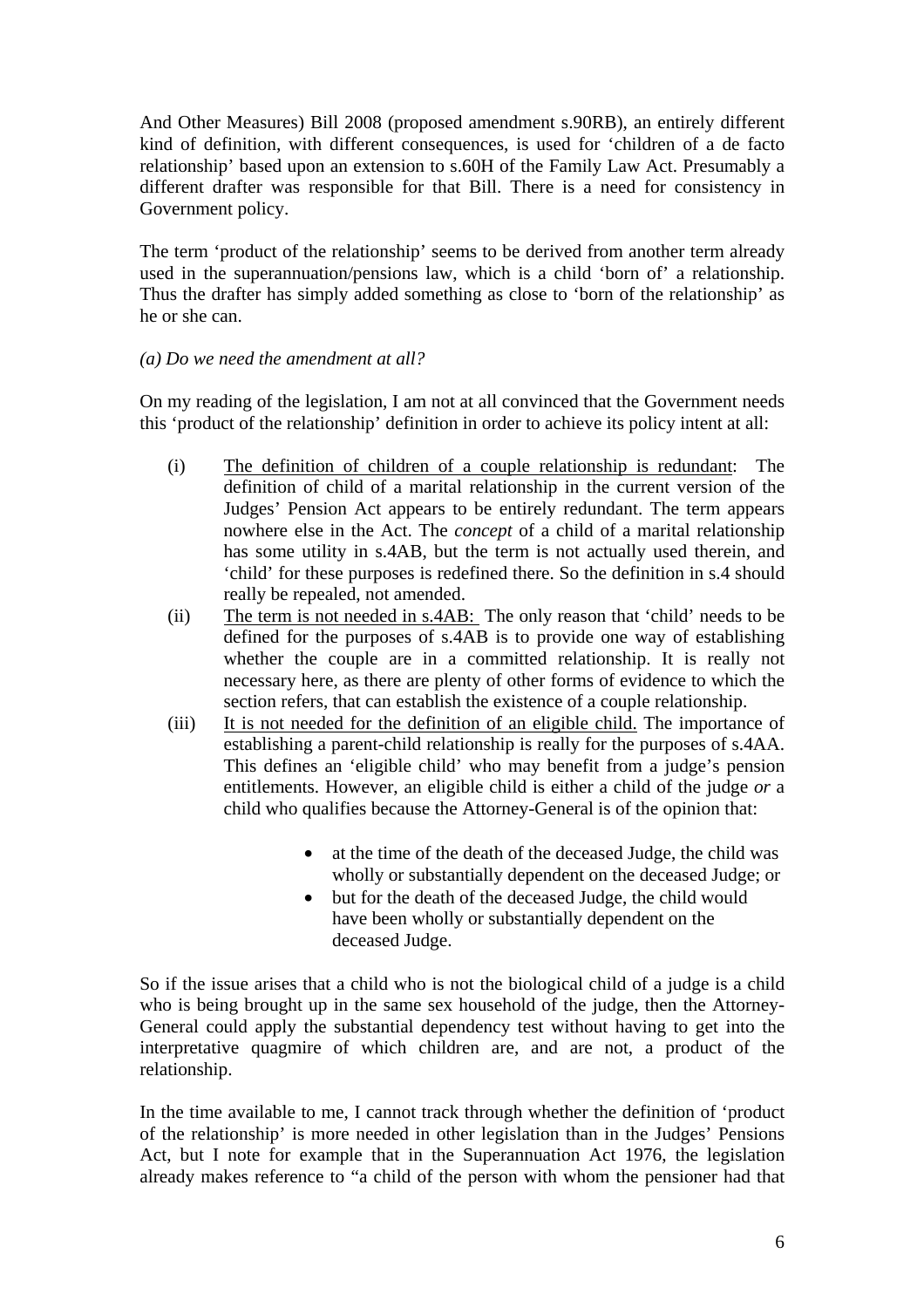marital relationship" (see eg. s.110(7A)(b)(iii)) and language of that kind would cover a co-parent without the need to get into messy definitions of the 'product of a relationship'. Another option is to include children for whom a person has parental responsibility, since gay and lesbian parents can and do apply for such recognition from the courts under the Family Law Act 1975.

### *(b) Problems with the definition of 'product of the relationship'*

'Product' is an ugly word. It suggests that children are things that are made, like household appliances or widgets. Beyond the ugliness of the language, this attempt to cover children who are in some way associated with same sex unions but where the contributor does not have a biological connection to the child and nor has formal recognition as a parent by court order, is fraught with difficulty. The definitions used in the legislation do not provide any clarity about which children are meant to be included within the scope of the legislation and which are not. This lack of clarity is likely to lead to expensive litigation, perhaps involving resort to the appeal courts to make rulings on the meaning of the legislation. The Parliament should seek to avoid that by making its intent clear.

As a professor of law, I have very little idea what the Government intends by the language it has chosen to cover children who have a connection with a same-sex relationship. I can only offer, at best, some possible interpretations. It is at least clear from the Bill that the Government only intends to include children who have a biological connection with at least one of the partners.

So what children living in same sex relationships are included in the definition? Children born through normal heterosexual relationships are clearly not within the scope of the legislation. It is not uncommon for gay men to have children from a marriage, or some other heterosexual relationship. At a later stage, they may come out as homosexual and form a same-sex relationship. In a situation where the gay father has primary care of the child (and this is not at all unknown), the child may live for some years in a same-sex household. However, the child is clearly not the product of the same sex relationship. He or she is the product of the heterosexual relationship.

There the certainty ends. The word 'product' suggests the outcome of a process, and that both partners in that relationship have had some involvement in 'producing' or creating it. This is reinforced by the word 'between', which suggests that in some way both same-sex partners have been involved.

Consider the following fact situations which are all taken from the cases decided by the Family Court of Australia in the last few years:

1. A man agrees to help a lesbian couple have a baby by having normal vaginal sexual intercourse with one of the lesbian partners. Is this child a product of the relationship between the man and the woman, or the woman and the woman? The ordinary meaning of the words would suggest that the child is the product of the male-female relationship. The child is in no sense the product of the woman's relationship with the other woman, since the other woman has had no involvement in the 'production' of that child. By way of contrast, the man and woman have clearly been in a sexual relationship leading to the conception and birth of the child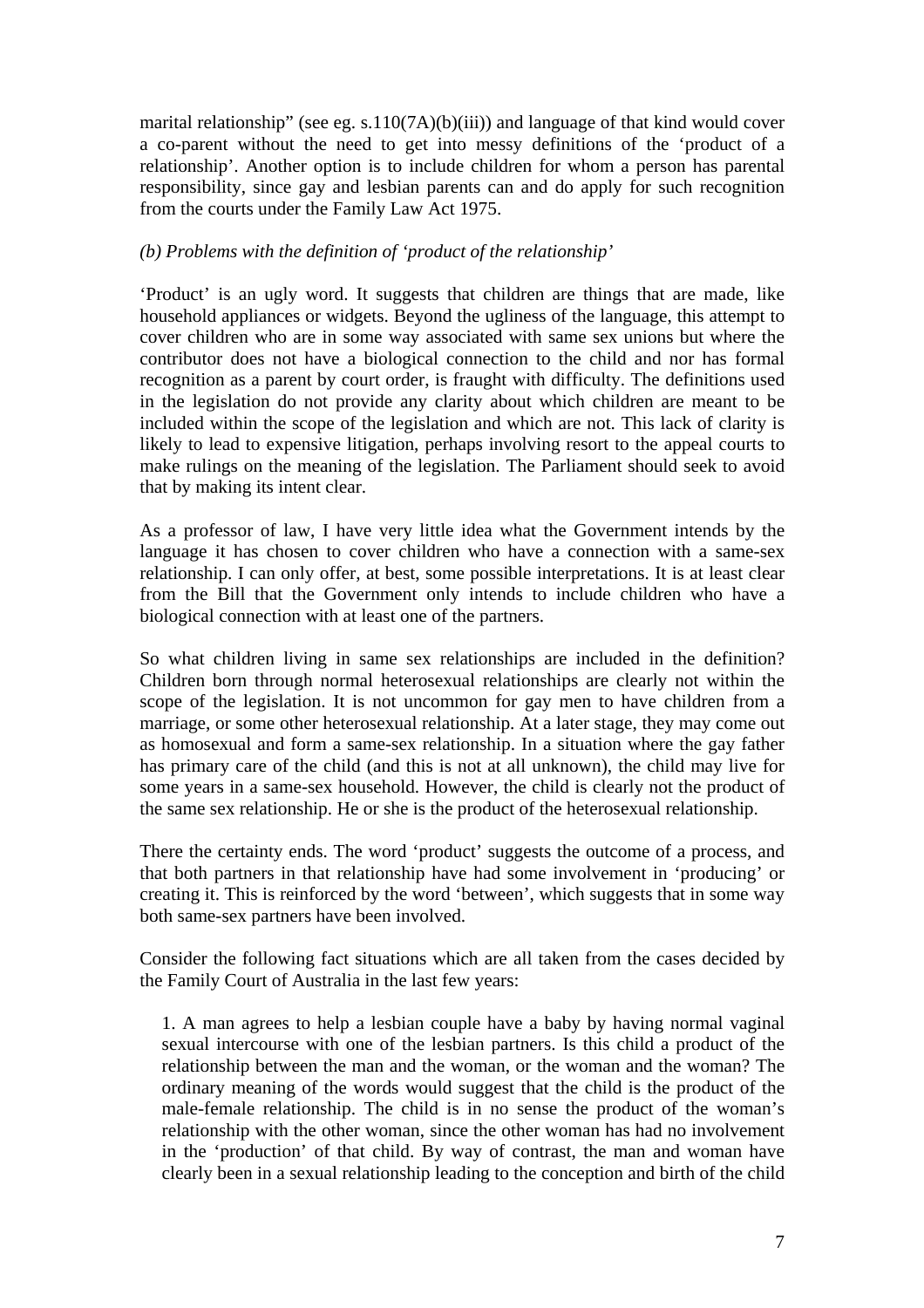(and this may have involved much more caring and intimacy than a one night stand between heterosexuals - this relationship may have lasted for some weeks or even months before the child was conceived).

2. The participating adults are the same, but the child is conceived in the privacy of the home by inserting the semen into the woman by means other than vaginal intercourse. Here there is no sexual relationship between the biological father and the mother. There is, of course, no meaningful sense in which the child was the 'product' of the female-female relationship here either. The child was certainly not created 'between' them. However, clearly it must be the intent of the Government to recognise the child's relationship with both lesbian partners (given the name of the Bill), so perhaps it intended to create a legal fiction that the child should be deemed to be the 'product' of that relationship. That term could only be used in the most non-literal way, because as a matter of scientific fact, the lesbian partner who was not the mother, did not help to 'produce' the child in the sense of having any essential role in the creative process, and nor did anything happen 'between' the two of them that led to the creation of the child in a physical sense.

These cases illustrate the point that the Government's Bill involves creating arbitrary and capricious distinctions between children in lesbian relationships based upon the fine details of the child's conception. A child born for the purposes of being raised by a lesbian couple and conceived through vaginal intercourse is probably not a product of the relationship, whereas if the child is conceived with assistance from a common kitchen implement, it is. Hundreds of thousands of dollars could turn on the use or otherwise of that kitchen implement to aid impregnation.

3. Two men in a same sex relationship travel overseas and commission a surrogate mother on a commercial basis, paying her 'expenses' of \$75,000. One of the men provides the semen through which the child is conceived. After the birth, they bring the child, a little girl, back to Australia. This example raises the same interpretative issues as before. The child was clearly created with the intention that she be brought up by the gay couple. Yet it is hard to see that she is a 'product' of their relationship or that the child was created *between* them. She was conceived *between* the biological father and the surrogate mother.

Again, perhaps the Government intended to use the term 'product of the relationship' as a legal fiction and intended to include this situation as well. However it is clear from the proposed amendment in the Family Law Amendment (De Facto Financial Matters And Other Measures) Bill 2008 (proposed amendment s.90RB) that the Government does not intend to include children born for the purpose of being raised by same sex male couples within the definition of 'children of a de facto relationship' for the purposes of that legislation,<sup>1</sup> so it is not entirely clear what the Government intends in this legislation.

Consider also another scenario known to me: a lesbian woman decides to have a child

 $\frac{1}{1}$  Section 90RB operates to give an extended definition of s.60H of the Family Law Act for the purposes of that part of the Act. However, it only recognises the partner of a child born to a *woman*, and so it includes lesbian relationships but not gay male relationships.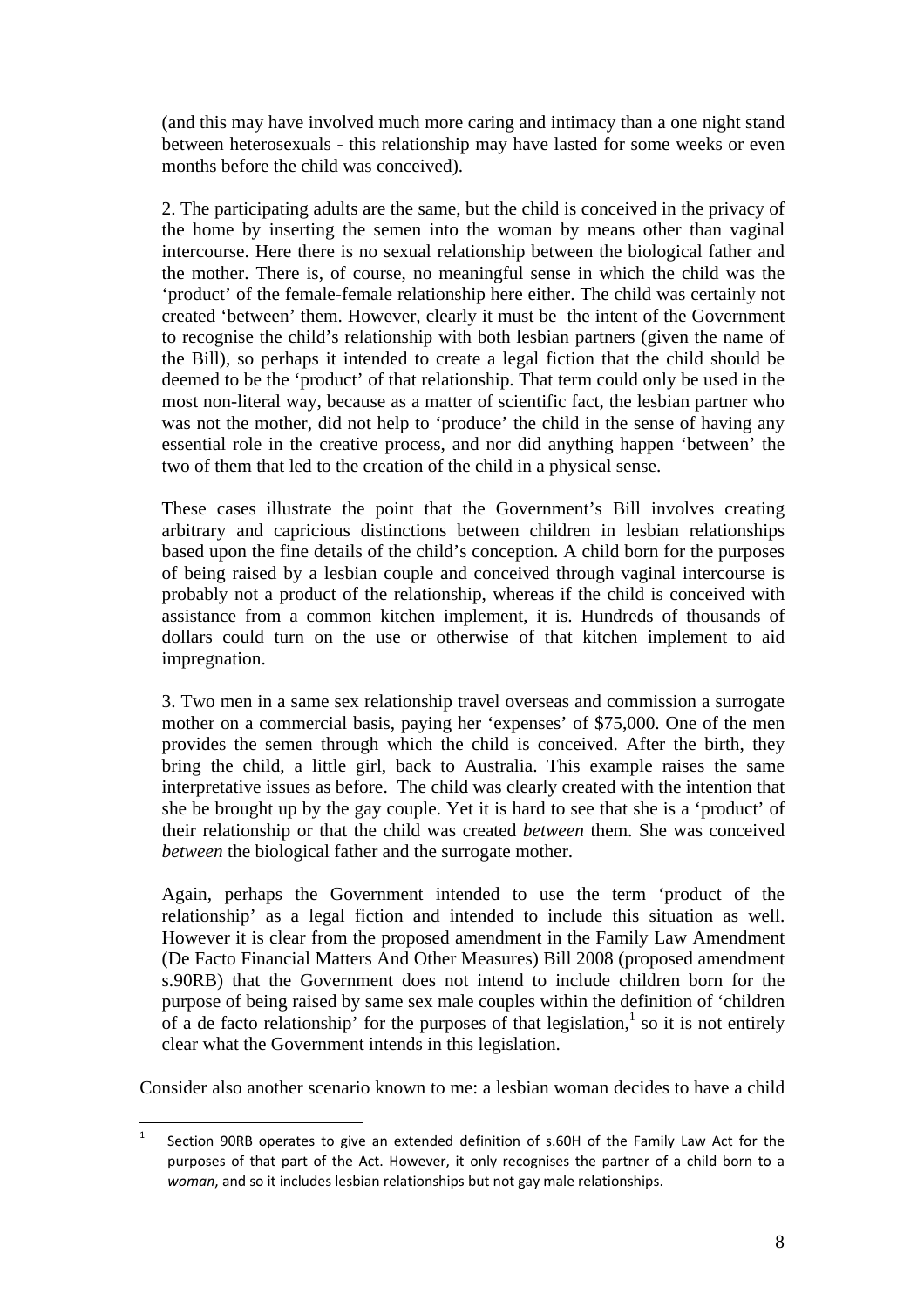and goes to a clinic where she is artificially inseminated. About eight weeks into the pregnancy, she begins a relationship with another lesbian woman. The child is born into that relationship and both women are involved in nurturing the child for a period. Was the child the 'product of the relationship'? Under the proposed amendment to the Family Law Act by the Family Law Amendment (De Facto Financial Matters And Other Measures) Bill 2008, such a child would not be a child of the lesbian de facto relationship, because the artificial conception procedure was not carried out with both parties' consent (they were not a couple at the time). I really have no idea what the result would be under this Bill.

The language of children being a 'product of the relationship' of course misses the point. There is no good reason in public policy to pretend that clay can be turned into gold, that pigs can fly or that two women or two men can produce a child. None of these things are possible, and they are not made possible because Parliament deems them to be possible. There may, however, be very good reasons of public policy to recognise, for certain purposes, that a person who helps *nurture* a child within a same sex relationship may be important to the child and the child important to them.

It would be much more sensible to focus on nurture and dependence rather than 'production' as the basis of Government policy. Whether children are substantially dependent on an adult, and have been brought up within that household, ought to be the relevant criteria for financial purposes such as defining entitlements to shares of a pension. I note in passing that

- (a) there does not seem to be any coherent government policy on this (for example the definition of eligible child in the Superannuation Act appears to require a biological connection whereas in the Judges' Pension Act it does not);
- (b) Whatever policy the Government adopts in this regard to children who are associated with a same-sex relationship ought to be applied equally to stepchildren, since it is hard to see any policy justification for including the lesbian co-parent mother but not the heterosexual stepparent mother when it comes to financial benefits.

#### c) *Endorsing the manner of children's conception*

It may be impossible to recognise children of some same-sex relationships without implicitly endorsing the manner of the child's conception. That raises some profound moral and social issues, and also gives rise to some human rights concerns.

The problem may be illustrated by considering again the circumstances in which a child could be said to be the 'product' of a male same-sex relationship. There is actually only one way this can occur, if it can occur at all, and that is through altruistic or commercial surrogacy, involving the provision of semen by one of the gay partners: see the third example given above. If the Government is effectively endorsing surrogacy by saying that children who are the 'product of' a male same-sex relationship can be recognised for the purposes of superannuation and no doubt many other purposes, where does that leave it in formulating a coherent policy on surrogacy? There are huge debates about commercial surrogacy. What are the human rights implications if the surrogate mother was living in a third world country and